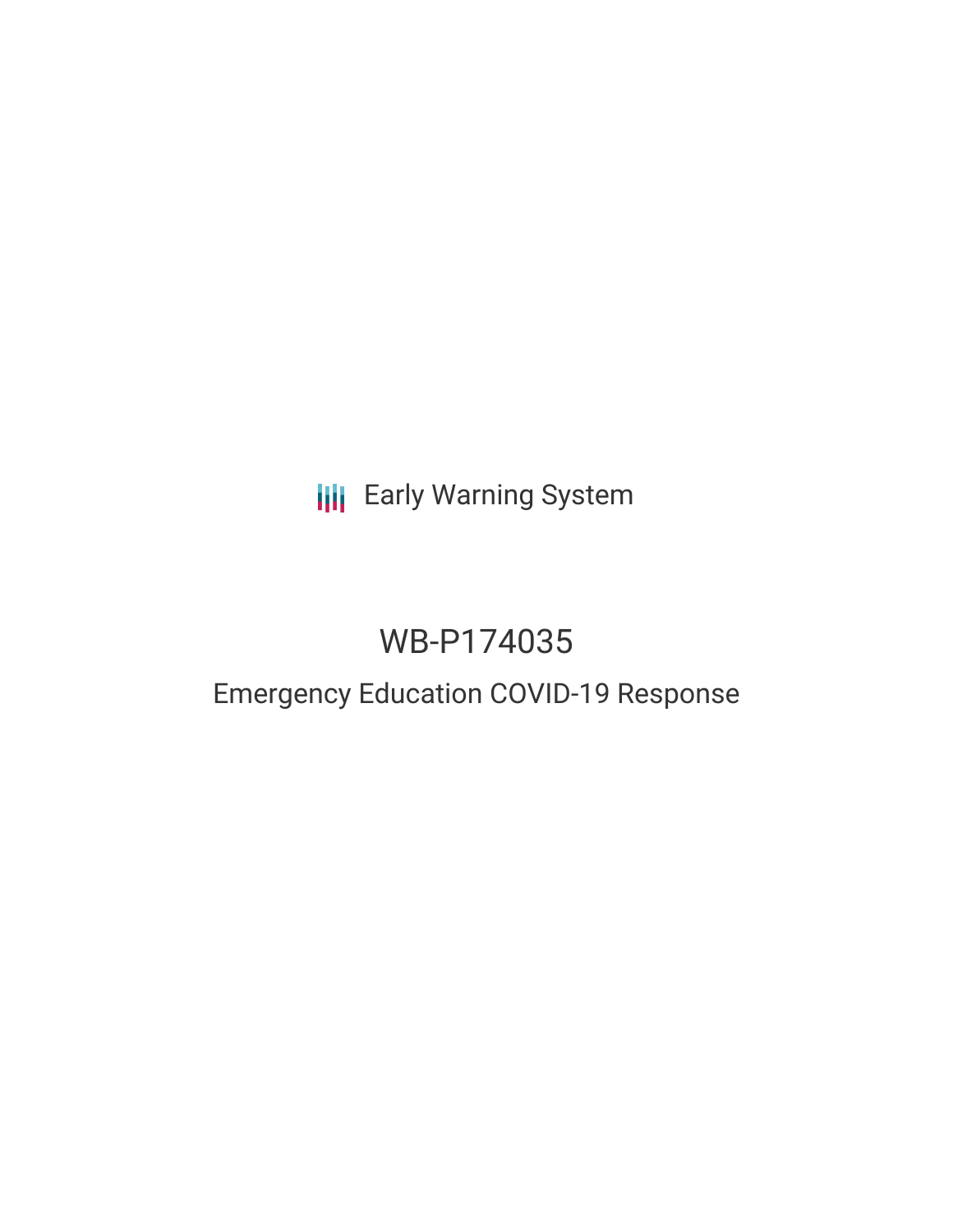

#### **Quick Facts**

| <b>Countries</b>              | Gambia                      |
|-------------------------------|-----------------------------|
| <b>Financial Institutions</b> | World Bank (WB)             |
| <b>Status</b>                 | Approved                    |
| <b>Bank Risk Rating</b>       | U                           |
| <b>Voting Date</b>            | 2020-07-10                  |
| <b>Borrower</b>               | Government of Gambia        |
| <b>Sectors</b>                | <b>Education and Health</b> |
| <b>Investment Type(s)</b>     | Grant                       |
| <b>Project Cost (USD)</b>     | $$3.46$ million             |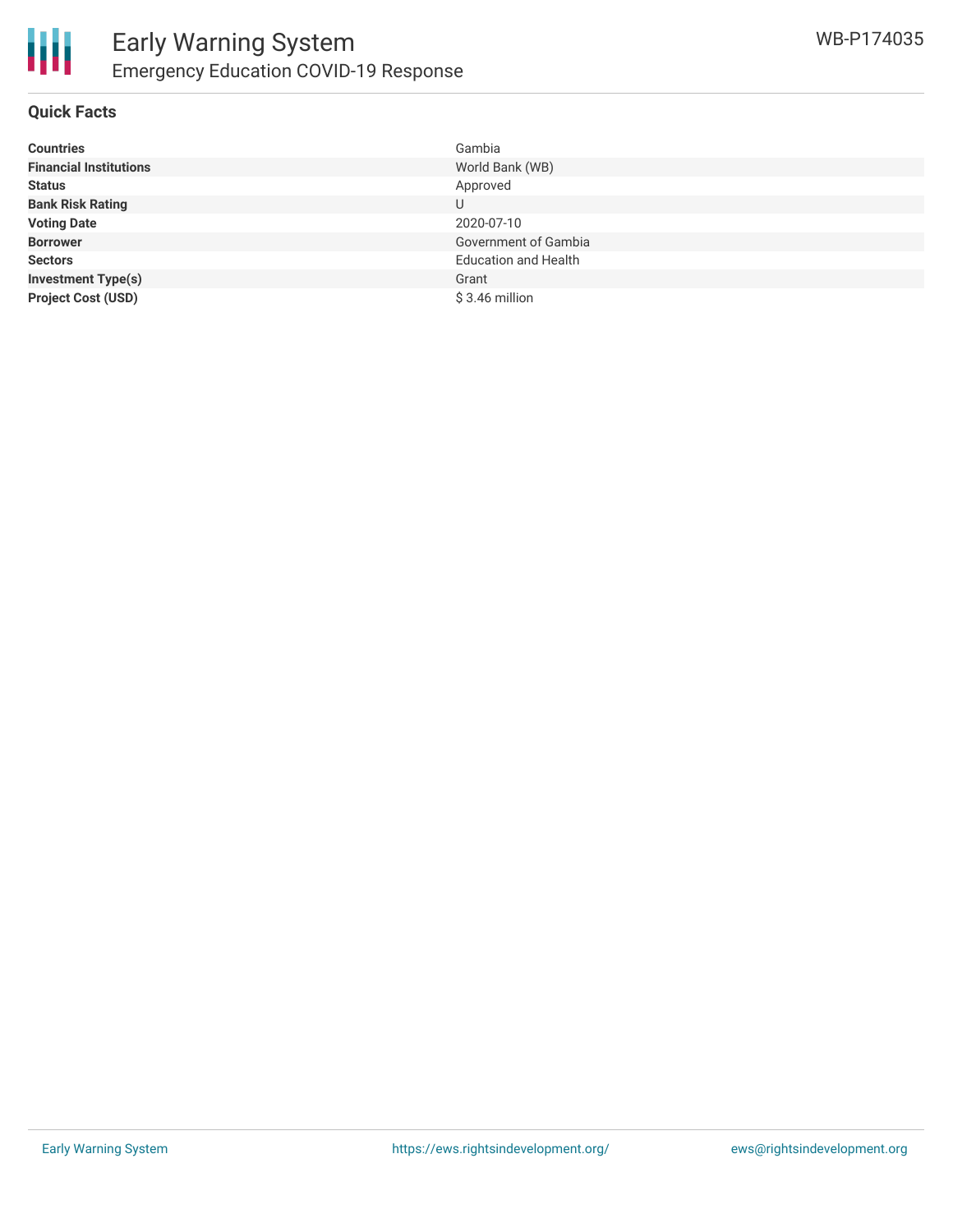

### **Project Description**

According to bank documents, the project aims to: (a) support the dissemination and implementation of the education sector's COVID-19 strategic response plan; (b) ensure continued access to educational services via alternative forms of delivery; and (c) ready schools for reopening via accelerated learning programs and enhanced hygiene measures.

The World Bank has classified this project as having Moderate environmental and social risk ratings.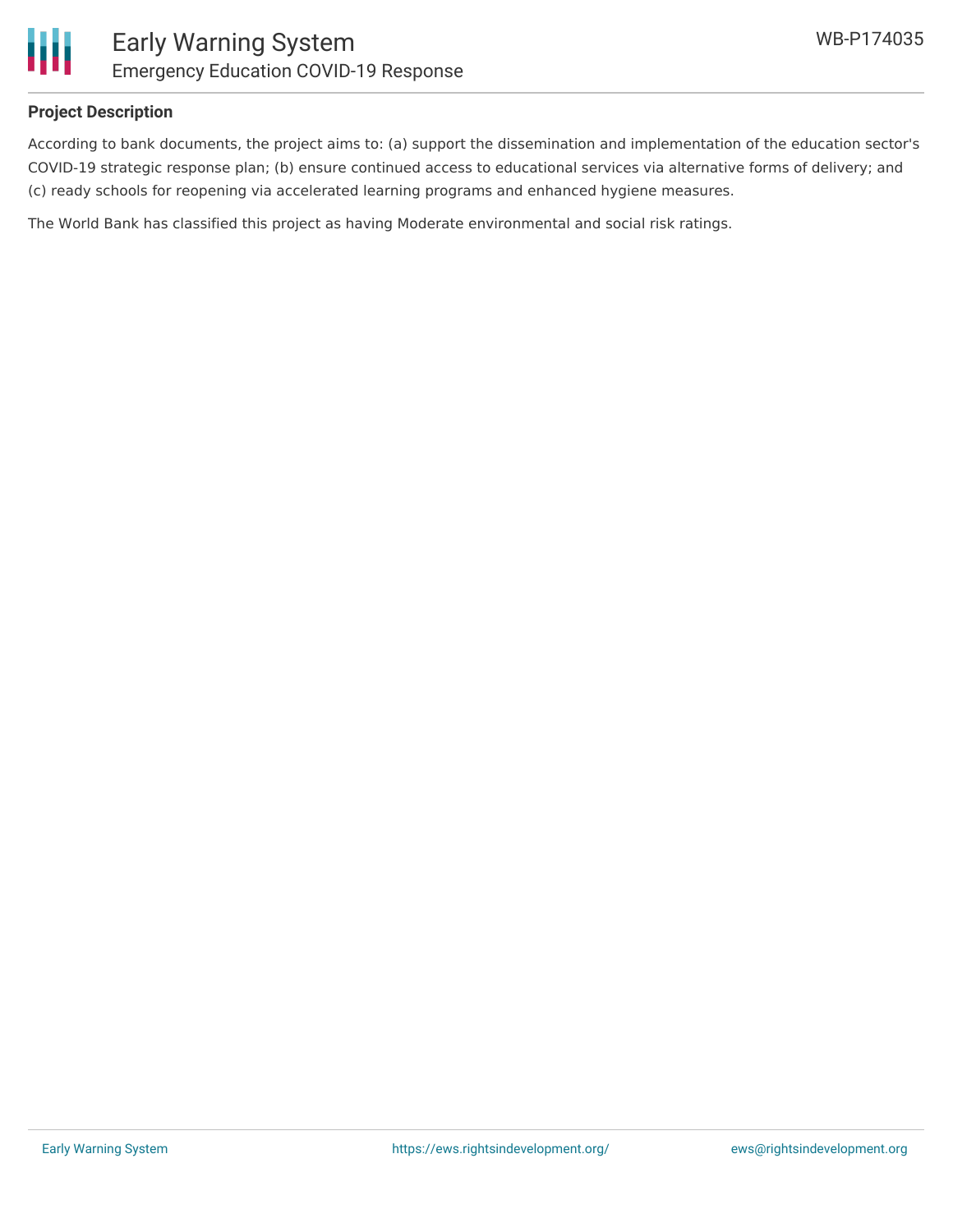

### **Investment Description**

World Bank (WB)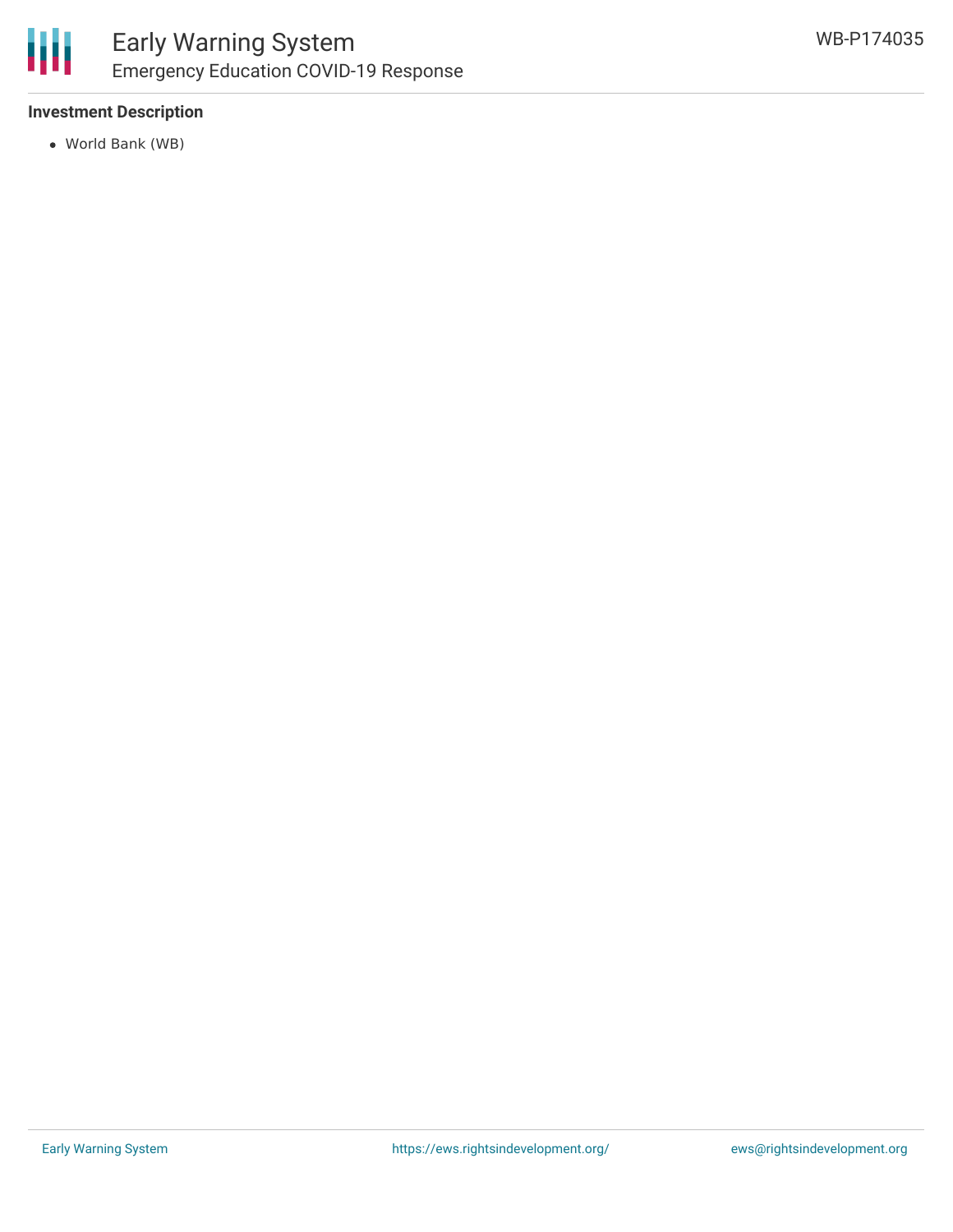#### **Contact Information**

#### **Borrower/Client: Government of Gambia**

Ada Gaye, Permanent Secretary Ministry of Finance and Economic Affairs